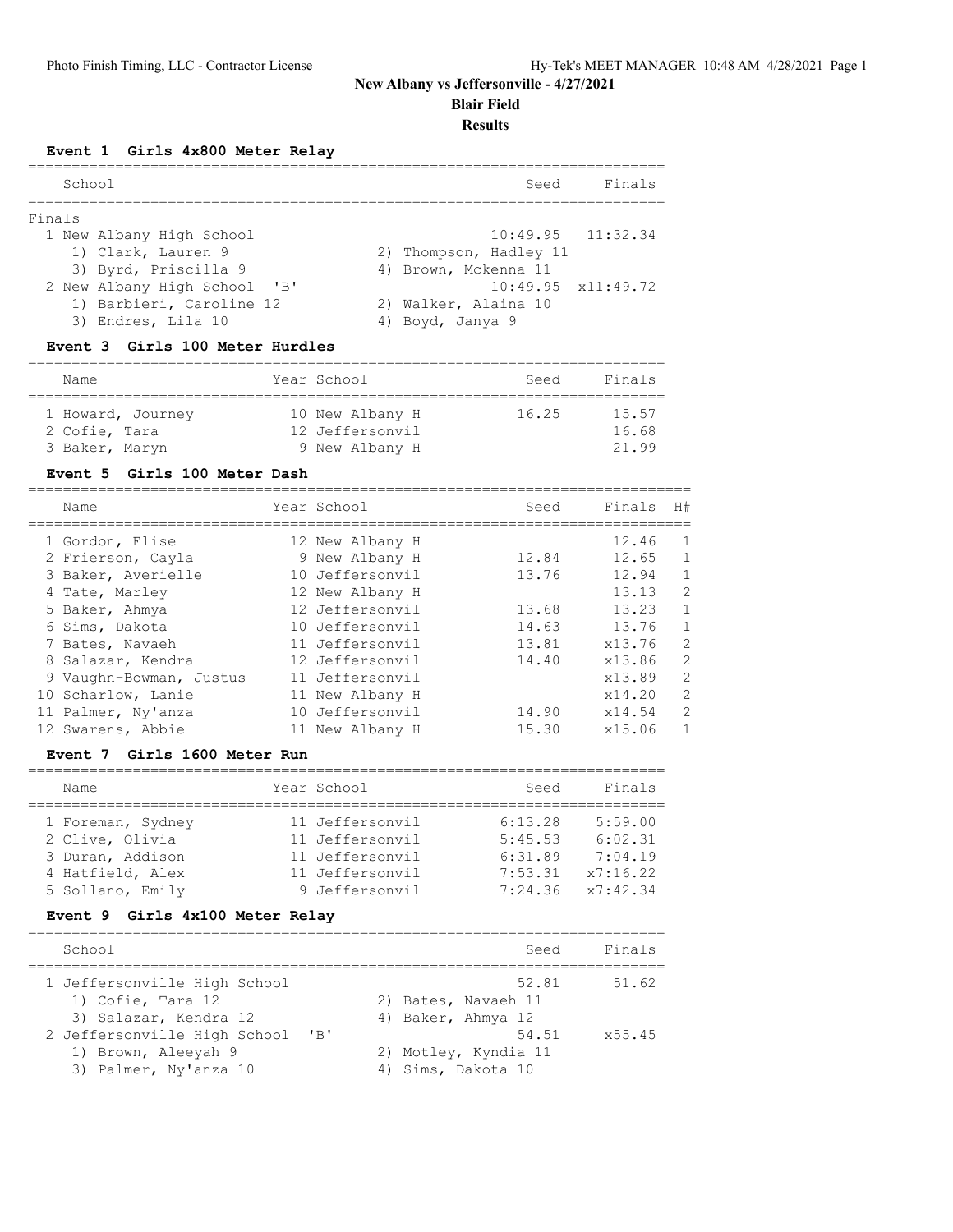**Blair Field**

### **Results**

=========================================================================

## **....Event 9 Girls 4x100 Meter Relay**

| 3 New Albany High School | 49.64                 | 55.56 |
|--------------------------|-----------------------|-------|
| 1) Johnson, Zaisha 11    | 2) Scharlow, Lanie 11 |       |
| 3) Swarens, Abbie 11     | 4) Boyd, Janya 9      |       |

### **Event 11 Girls 400 Meter Dash**

| Name                | Year School     | Seed    | Finals  |
|---------------------|-----------------|---------|---------|
| 1 Baker, Averielle  | 10 Jeffersonvil | 1:06.00 | 1:05.19 |
| 2 Clark, Lauren     | 9 New Albany H  |         | 1:05.53 |
| 3 White, Shalandria | 11 New Albany H |         | 1:06.75 |
| 4 Phillips, Arielle | 10 Jeffersonvil | 1:06.74 | 1:09.32 |
| 5 Motley, Kyndia    | 11 Jeffersonvil | 1:15.57 | 1:16.46 |

### **Event 13 Girls 300 Meter Hurdles**

| Name           |  | Year School    | Seed | Finals  |
|----------------|--|----------------|------|---------|
| 1 Baker, Maryn |  | 9 New Albany H |      | 1:05.79 |

### **Event 15 Girls 800 Meter Run**

| Name                 | Year School     | Seed    | Finals   |
|----------------------|-----------------|---------|----------|
| 1 Foreman, Sydney    | 11 Jeffersonvil | 2:38.98 | 2:42.32  |
| 2 Thompson, Hadley   | 11 New Albany H | 2:44.13 | 2:43.35  |
| 3 Clive, Olivia      | 11 Jeffersonvil |         | 2:44.50  |
| 4 Byrd, Priscilla    | 9 New Albany H  | 2:42.20 | 2:44.65  |
| 5 Walker, Alaina     | 10 New Albany H |         | 2:47.10  |
| 6 Endres, Lila       | 10 New Albany H |         | x2:51.00 |
| 7 Hatfield, Alex     | 11 Jeffersonvil | 2:54.20 | 2:58.97  |
| 8 Boyd, Janya        | 9 New Albany H  |         | x3:01.58 |
| 9 Barbieri, Caroline | 12 New Albany H | 3:02.58 | x3:02.04 |
| 10 Sollano, Emily    | 9 Jeffersonvil  |         | x3:22.02 |

#### **Event 17 Girls 200 Meter Dash**

| Name                    | Year School     | Seed  | Finals | H#           |
|-------------------------|-----------------|-------|--------|--------------|
| 1 Frierson, Cayla       | 9 New Albany H  |       | 25.86  | 1            |
| 2 Gordon, Elise         | 12 New Albany H |       | 25.99  | $\mathbf{1}$ |
| 3 Howard, Journey       | 10 New Albany H |       | 26.18  | 2            |
| 4 Tate, Marley          | 12 New Albany H | 26.78 | x26.60 | $\mathbf{1}$ |
| 5 Cofie, Tara           | 12 Jeffersonvil | 26.93 | 26.95  | $\mathbf{1}$ |
| 6 Sims, Dakota          | 10 Jeffersonvil | 29.97 | 27.90  | 1            |
| 7 Phillips, Arielle     | 10 Jeffersonvil | 29.47 | 28.21  | $\mathbf{1}$ |
| 8 Fountain, MacKenzie   | 11 Jeffersonvil | 29.77 | x28.81 | 2            |
| 9 Vaughn-Bowman, Justus | 11 Jeffersonvil | 30.05 | x29.07 | 2            |
| 10 Walker, Alaina       | 10 New Albany H | 31.19 | x30.10 | 2            |
| 11 Palmer, Ny'anza      | 10 Jeffersonvil |       | x30.69 | 2            |
| 12 Swarens, Abbie       | 11 New Albany H | 32.72 | x31.95 | 2            |
|                         |                 |       |        |              |

============================================================================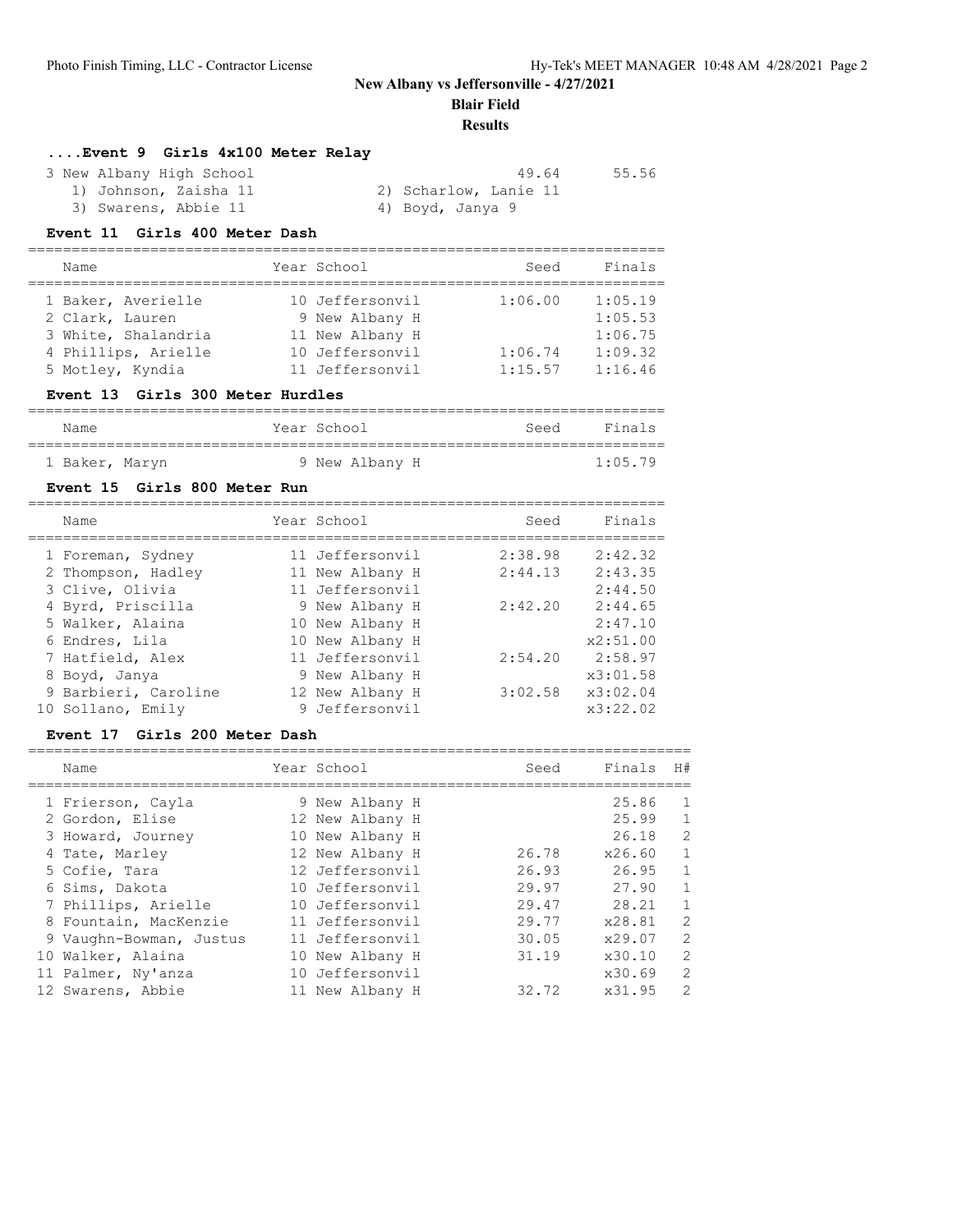**Blair Field**

#### **Results**

**Event 21 Girls 4x400 Meter Relay**

| School                                                                                                              | Seed                                                    | Finals              |
|---------------------------------------------------------------------------------------------------------------------|---------------------------------------------------------|---------------------|
| 1 New Albany High School<br>1) Frierson, Cayla 9<br>3) Byrd, Priscilla 9                                            | 2) Thompson, Hadley 11<br>4) Tate, Marley 12            | $4:21.63$ $4:16.92$ |
| 2 Jeffersonville High School<br>1) Bates, Navaeh 11<br>3) Fountain, MacKenzie 11                                    | 4:25.00<br>2) Baker, Averielle 10<br>4) Sims, Dakota 10 | 4:21.40             |
| 3 Jeffersonville High School<br>$^{\prime}$ B <sup>1</sup><br>1) Vaughn-Bowman, Justus 11<br>3) Foreman, Savanna 11 | 4:31.11<br>2) Motley, Kyndia 11<br>4)                   | x5:02.43            |
| 4 Jeffersonville High School<br>$\overline{\phantom{a}}$                                                            |                                                         | x5:16.72            |

#### **Event 23 Girls High Jump**

========================================================================= Name Tear School Seed Finals ========================================================================= 1 Thomas, Aniyah 11 Jeffersonvil 4-10.00 5-00.00 4-00 4-02 4-04 4-06 4-08 4-10 5-00 5-02 P P P O O XO XO XXX 2 Howard, Journey 10 New Albany H 4-08.00 4-10.00 4-00 4-02 4-04 4-06 4-08 4-10 5-00 P P O O O XO XXX 3 Walker, Alaina 10 New Albany H 4-08.00 4-08.00 4-00 4-02 4-04 4-06 4-08 4-10 P P O O XO XXX 3 White, Shalandria 11 New Albany H 4-08.00 4-00 4-02 4-04 4-06 4-08 4-10 P P O O XO XXX 5 Baker, Ahmya 12 Jeffersonvil 4-02.00 4-00 4-02 4-04 O XXO XXX

### **Event 25 Girls Pole Vault**

| Name                                                  |    |              |                |                | Year School                                                                                                                  |    |          | Seed | Finals      |                  |
|-------------------------------------------------------|----|--------------|----------------|----------------|------------------------------------------------------------------------------------------------------------------------------|----|----------|------|-------------|------------------|
|                                                       |    |              |                |                | 1 Scharlow, Lanie                         11 New Albany H<br>$6-00$ $6-06$ $7-00$ $7-06$ $8-00$ $8-06$ $9-00$ $9-06$ $10-00$ |    |          |      | 8-00.00     | 9-06.00          |
| P                                                     | P  | P            | $\overline{P}$ | $\overline{O}$ | $\Omega$                                                                                                                     | XO | $\Omega$ | XP   |             |                  |
| 2 Salazar, Kendra                                     |    |              |                |                | 12 Jeffersonvil                                                                                                              |    |          |      | $8 - 06.00$ | 8-00.00          |
| $6 - 00$ $6 - 06$ $7 - 00$ $7 - 06$ $8 - 00$ $8 - 06$ |    |              |                |                |                                                                                                                              |    |          |      |             |                  |
| P                                                     | P. | $\mathsf{P}$ | P              | $\bigcirc$     | XXX                                                                                                                          |    |          |      |             |                  |
| 3 Foreman, Savanna                                    |    |              |                |                | 11 Jeffersonvil                                                                                                              |    |          |      |             | 8-00.00 J8-00.00 |
| $6 - 00$ $6 - 06$ $7 - 00$ $7 - 06$ $8 - 00$ $8 - 06$ |    |              |                |                |                                                                                                                              |    |          |      |             |                  |
| P                                                     |    | P XO         |                | O XO XXX       |                                                                                                                              |    |          |      |             |                  |
| Swarens, Abbie<br>$6 - 00$<br>XXX                     |    |              |                |                | 11 New Albany H                                                                                                              |    |          |      |             | NΗ               |

### **Event 27 Girls Long Jump**

| Name |  | Year School | Seed | Final<br>$\overline{\phantom{0}}$ |  |
|------|--|-------------|------|-----------------------------------|--|
|      |  |             |      |                                   |  |